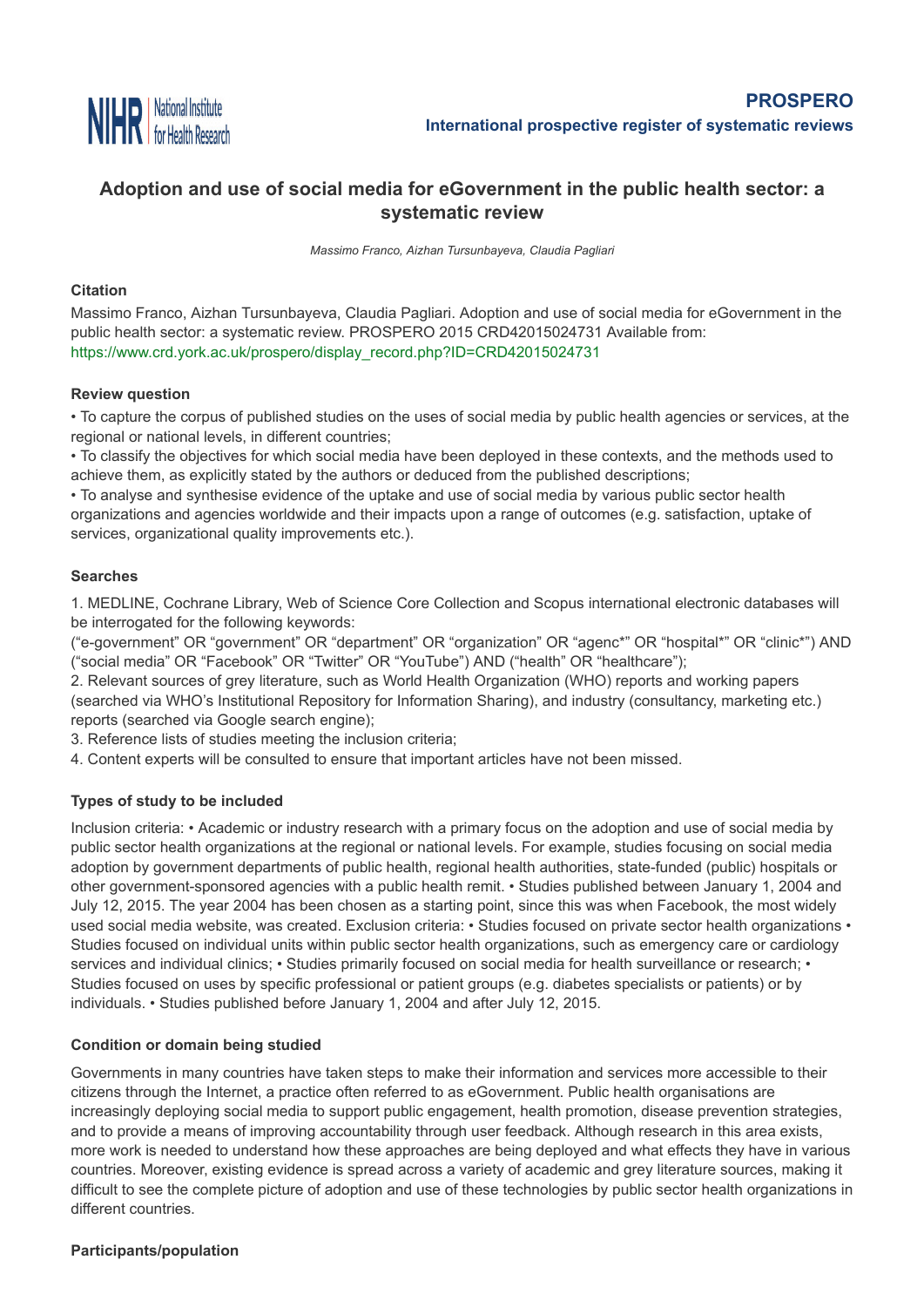Public sector health organizations that have adopted and use social media including, but not limited to public hospitals, health agencies, governmental departments and ministries.

#### **Intervention(s), exposure(s)**

Not applicable.

#### **Comparator(s)/control**

This is not a review of clinical trials and, based on our preliminary scoping work, we expect that most studies will be exploratory in nature.

#### **Context**

Public sector health organizations, agencies or health systems that have deployed social media as part of an eGovernment strategy.

#### **Main outcome(s)**

Indicators of uptake and use of social media and reported impacts on organizational transparency, efficiency or effectiveness.

#### **Additional outcome(s)**

Perceived increase of government-to-government, government-to-citizen, government-to-business, and governmentto-employee interaction, engagement and satisfaction.

#### **Data extraction (selection and coding)**

One reviewer will search the databases and extract data. Two reviewers will review and code titles and abstracts for potentially eligible studies with the help of EPPI-Reviewer4 systematic review software. Any disagreement that may arise during this process will be resolved by consensus or by involvement of a third reviewer. Full texts will be sought for those studies that meet the inclusion criteria. Reasons for exclusion will be noted for the remaining publications. PRISMA flowchart illustrating the studies screening and selection process will be created to ensure the transparency of the review.

The following information is planned to be extracted from the studies that meet the inclusion criteria: Authors/Year Setting (Country, organization, size, year) Social Media used Research question Theoretical basis Study design and scope Outcomes examined, if relevant

Main findings Conclusion/comments

#### **Risk of bias (quality) assessment**

In order to reduce the risk of potential selection bias, two reviewers will independently evaluate included studies. Arbitration of the third reviewer will be sought in case of any disagreement that may arise during this process.

#### **Strategy for data synthesis**

Data synthesis will be descriptive only.

#### **Analysis of subgroups or subsets**

None planned

#### **Contact details for further information**

Mrs Tursunbayeva aizhan.tursunbayeva@gmail.com

#### **Organisational affiliation of the review**

University of Molise; University of Edinburgh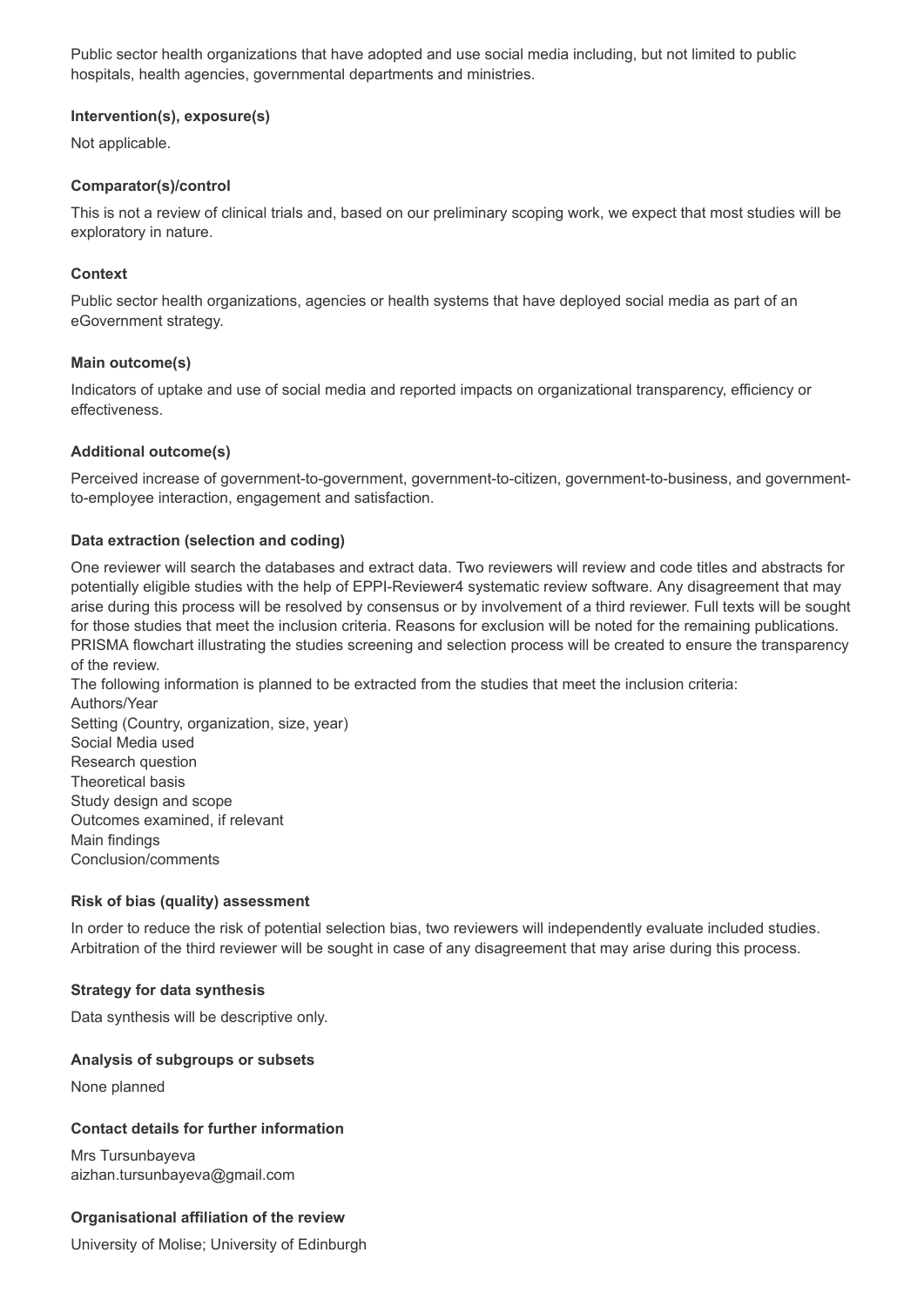## **Review team members and their organisational affiliations**

Professor Massimo Franco. Department of Economics, Management, Society and Institutions, University of Molise Mrs Aizhan Tursunbayeva. Department of Economics, Management, Society and Institutions, University of Molise (Visiting PhD student, eHealth Research Group, University of Edinburgh Dr Claudia Pagliari. eHealth Research Group, Centre for Population Health Sciences, University of Edinburgh

#### **Anticipated or actual start date**

01 June 2015

#### **Anticipated completion date**

01 December 2015

#### **Funding sources/sponsors**

Currently none

## **Conflicts of interest**

None known

# **Language**

English

**Country** Scotland, Italy

## **Stage of review**

Review Ongoing

## **Subject index terms status**

Subject indexing assigned by CRD

## **Subject index terms**

Adoption; Health; Humans; Public Health; Public Sector; Social Media

## **Date of registration in PROSPERO**

21 July 2015

## **Date of first submission**

## **Details of any existing review of the same topic by the same authors**

None. Emerging topic.

#### **Stage of review at time of this submission**

| <b>Stage</b>                                                    | <b>Started</b> | <b>Completed</b> |
|-----------------------------------------------------------------|----------------|------------------|
| <b>Preliminary searches</b>                                     | Yes            | Yes              |
| Piloting of the study selection process                         | Yes            | Yes              |
| Formal screening of search results against eligibility criteria | Yes            | No               |
| Data extraction                                                 | No.            | No               |
| Risk of bias (quality) assessment                               | <b>No</b>      | No               |
| Data analysis                                                   | <b>No</b>      | No               |